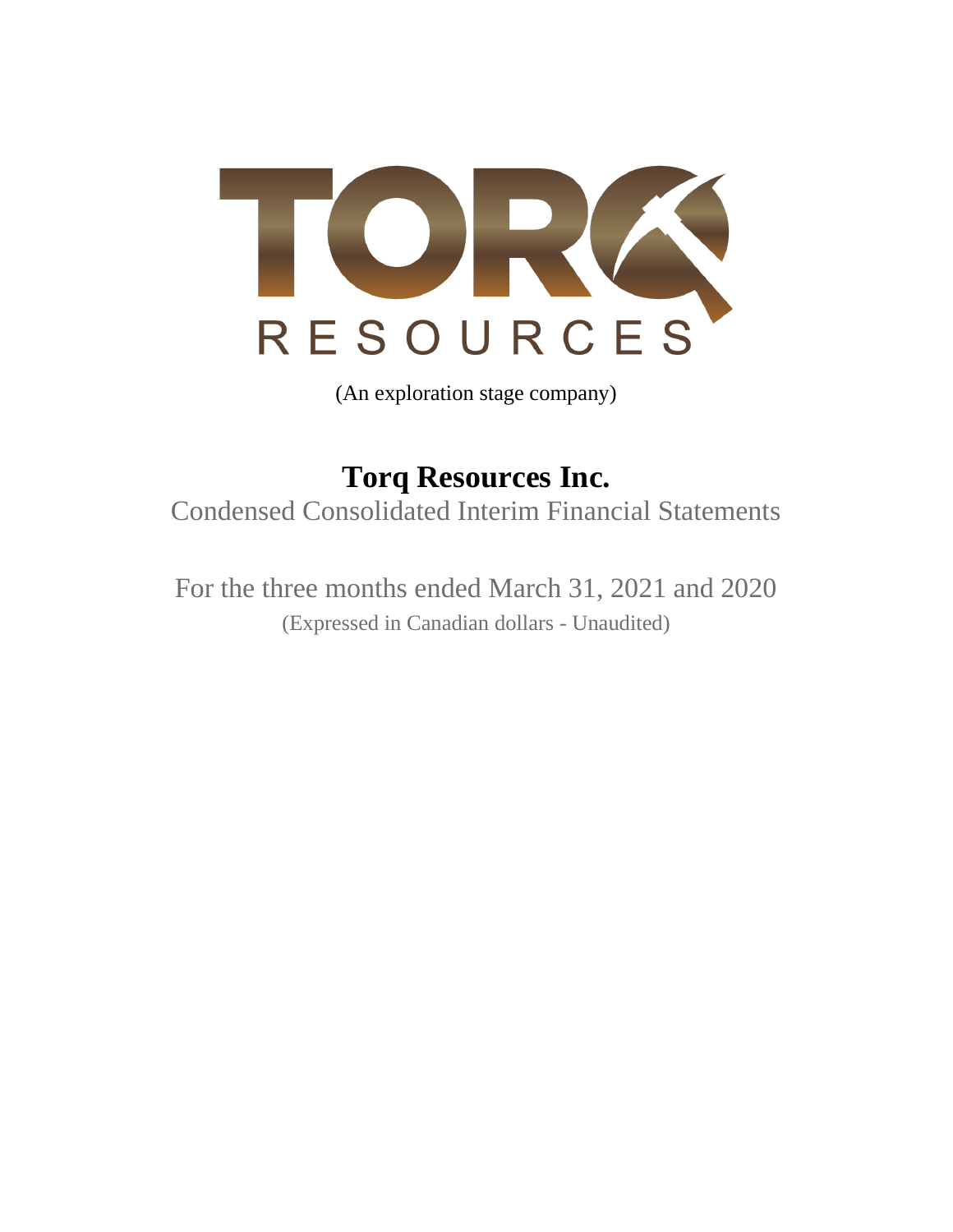# Condensed Consolidated Interim Statements of Financial Position

(Expressed in Canadian dollars – Unaudited)

|                                               |                 | March 31,      | December 31,    |
|-----------------------------------------------|-----------------|----------------|-----------------|
|                                               | <b>Notes</b>    | 2021           | 2020            |
|                                               |                 |                |                 |
| <b>Assets</b>                                 |                 |                |                 |
| <b>Current assets</b>                         |                 |                |                 |
| Cash                                          | \$              | 7,318,028      | \$<br>8,748,073 |
| Accounts receivable and other                 |                 | 42,341         | 42,951          |
| Prepaid expenses and deposits                 |                 | 282,453        | 303,824         |
|                                               |                 | 7,642,822      | 9,094,848       |
|                                               |                 |                |                 |
| Equipment                                     |                 | 112,779        |                 |
| Mineral property interest                     | 3               | 380,898        |                 |
| <b>Total assets</b>                           | \$              | 8,136,499      | \$<br>9,094,848 |
|                                               |                 |                |                 |
| <b>Liabilities</b>                            |                 |                |                 |
| <b>Current liabilities</b>                    |                 |                |                 |
| Accounts payable and accrued liabilities      | \$              | 363,753        | \$<br>202,917   |
| <b>Total liabilities</b>                      |                 | 363,753        | 202,917         |
|                                               |                 |                |                 |
| <b>Equity</b>                                 |                 |                |                 |
| Share capital                                 | 6               | 49,037,210     | 49,003,385      |
| Share option and warrant reserves             | 7               | 8,566,164      | 8,558,963       |
| Shares to be issued                           | 6(c)            | 159,969        |                 |
| Accumulated other comprehensive loss          |                 | (4,335)        | (1, 347)        |
| Deficit                                       |                 | (49, 986, 262) | (48, 669, 070)  |
| <b>Total equity</b>                           |                 | 7,772,746      | 8,891,931       |
|                                               |                 |                |                 |
| <b>Total liabilities and equity</b>           | \$              | 8,136,499      | \$<br>9,094,848 |
| Subsequent events (Note 11)                   |                 |                |                 |
|                                               |                 |                |                 |
| Approved on behalf of the Board of Directors: |                 |                |                 |
| "Michael Kosowan"                             | "Jeffrey Mason" |                |                 |

**President, Chief Executive Officer and Director Director**

 *The accompanying notes are an integral part of these condensed consolidated interim financial statements.*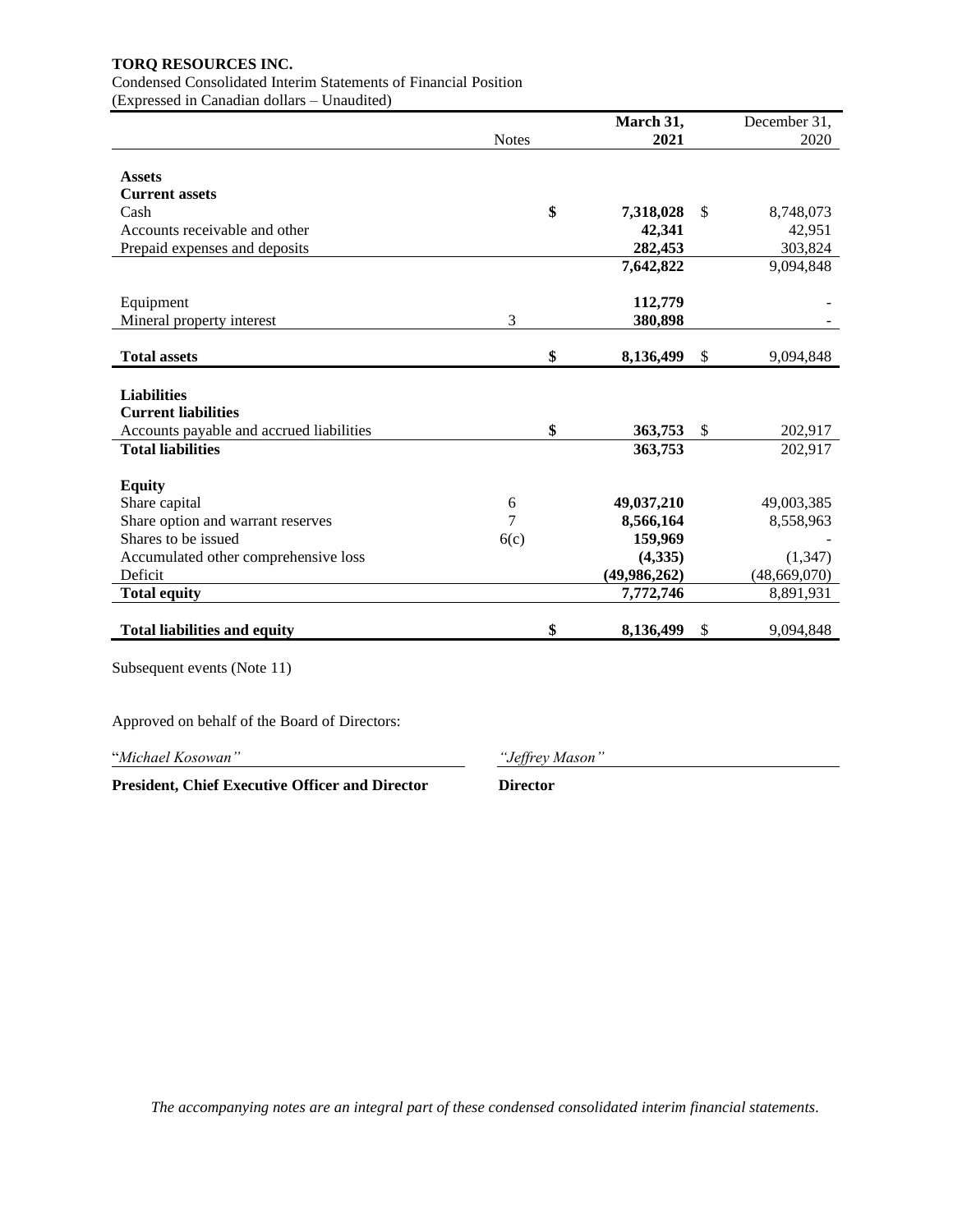Condensed Consolidated Interim Statements of Loss and Comprehensive Loss (Expressed in Canadian dollars, except number of shares – Unaudited)

|                                                           | Three months ended March 31, |    |            |    |            |
|-----------------------------------------------------------|------------------------------|----|------------|----|------------|
|                                                           | <b>Notes</b>                 |    | 2021       |    | 2020       |
|                                                           |                              |    |            |    |            |
| <b>Operating expenses</b>                                 | 4                            | \$ |            | \$ |            |
| Exploration and evaluation costs                          |                              |    | 119,924    |    |            |
| Fees, salaries and other employee benefits                |                              |    | 231,883    |    | 169,957    |
| Legal and professional fees                               |                              |    | 81,285     |    | 25,905     |
| Marketing and investor relations                          |                              |    | 465,466    |    | 52,428     |
| Office and administration                                 |                              |    | 212,127    |    | 58,191     |
| Regulatory, transfer agent and shareholder information    |                              |    | 17,671     |    | 16,548     |
| Project investigation costs                               | 5                            |    | 120,986    |    | 228,208    |
|                                                           |                              |    | 1,249,342  |    | 551,237    |
| Other expenses (income)                                   |                              |    |            |    |            |
| Interest income                                           |                              |    | (11,356)   |    | (46, 856)  |
| Foreign exchange loss (gain)                              |                              |    | 79,206     |    | (175, 795) |
|                                                           |                              |    | 67,850     |    | (222, 651) |
|                                                           |                              |    |            |    |            |
| Net loss for the period                                   |                              | \$ | 1,317,192  | \$ | 328,586    |
|                                                           |                              |    |            |    |            |
| Other comprehensive loss (income)                         |                              |    |            |    |            |
| Unrealized currency loss (gain) on translation of foreign |                              |    |            |    |            |
| operations                                                |                              |    | 2,988      |    | (1,141)    |
|                                                           |                              |    |            |    |            |
| Loss and comprehensive loss for the period                |                              | \$ | 1,320,180  | \$ | 327,445    |
|                                                           |                              |    |            |    |            |
| Basic and diluted loss per share                          |                              | \$ | 0.02       | \$ | 0.00       |
|                                                           |                              |    |            |    |            |
| Basic and diluted weighted average number of shares       |                              |    | 77,369,386 |    | 77,324,164 |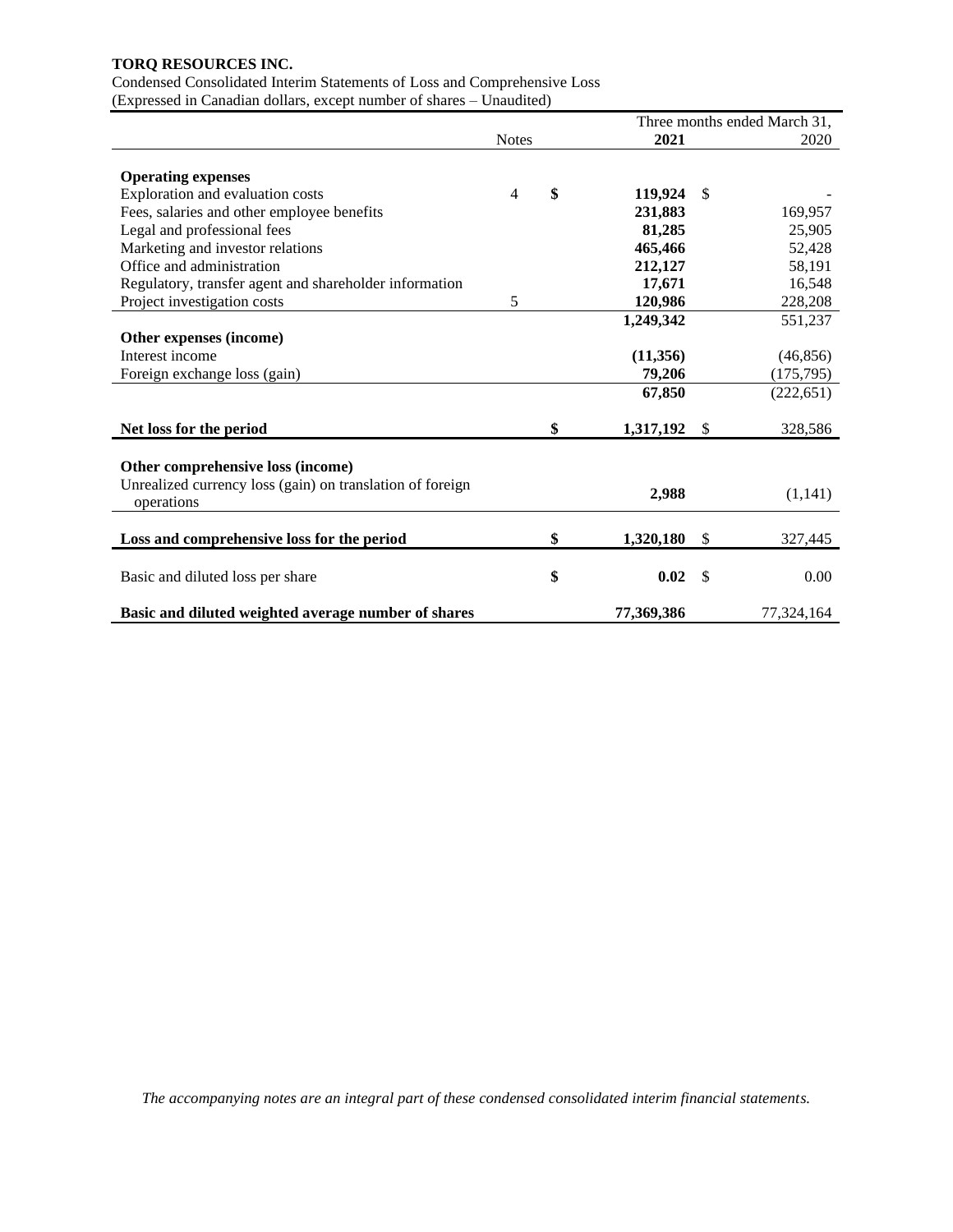Condensed Consolidated Interim Statements of Changes in Equity (Expressed in Canadian dollars, except number of shares – Unaudited)

|                                                                                                  | <b>Notes</b>   | Number of<br>common<br>shares |     | Share capital            |      | Share option<br>and warrant<br>reserves |      | Shares to be<br>issued                                   |      | Accumulated<br>other<br>comprehensive<br>(loss) income |               | Deficit                  |     | Total equity                 |
|--------------------------------------------------------------------------------------------------|----------------|-------------------------------|-----|--------------------------|------|-----------------------------------------|------|----------------------------------------------------------|------|--------------------------------------------------------|---------------|--------------------------|-----|------------------------------|
| <b>Balance, December 31, 2019</b>                                                                |                | 77,324,164                    |     | 48,977,100               | -S   | 8,435,631                               | - \$ | ٠                                                        | \$   | (19)                                                   | -\$           | (46,581,234)             |     | 10,831,478                   |
| Share-based compensation<br>Other comprehensive income for the period<br>Net loss for the period | $\overline{7}$ | $\overline{a}$                |     |                          |      | 7,006<br>$\overline{\phantom{a}}$       |      | $\overline{\phantom{0}}$<br>$\qquad \qquad \blacksquare$ |      | 1,141<br>$\overline{\phantom{a}}$                      |               | (328, 586)               |     | 7,006<br>1,141<br>(328, 586) |
| Balance, March 31, 2020                                                                          |                | 77,324,164                    |     | 48,977,100               | - \$ | 8,442,637                               | \$.  | ۰.                                                       | -SS  | 1,122                                                  | -S            | (46,909,820)             |     | 10,511,039                   |
|                                                                                                  |                |                               |     |                          |      |                                         |      |                                                          |      |                                                        |               |                          |     |                              |
| <b>Balance December 31, 2020</b>                                                                 |                | 77,359,164                    | \$. | 49,003,385               | -S   | 8,558,963                               | - \$ | $\sim$                                                   | - \$ | (1,347)                                                | <sup>\$</sup> | (48,669,070)             | -SS | 8,891,931                    |
| Stock options exercised                                                                          | 6(b)           | 40,000                        |     | 33,825                   |      | (9,025)                                 |      |                                                          |      |                                                        |               |                          |     | 24,800                       |
| Share-based compensation                                                                         | 7              | $\overline{\phantom{a}}$      |     | $\overline{\phantom{0}}$ |      | 16,226                                  |      |                                                          |      |                                                        |               |                          |     | 16,226                       |
| Shares to be issued for finders' fee                                                             | 6(c)           |                               |     |                          |      | $\overline{\phantom{a}}$                |      | 159,969                                                  |      |                                                        |               | $\overline{\phantom{0}}$ |     | 159,969                      |
| Other comprehensive loss for the period                                                          |                | $\overline{\phantom{0}}$      |     |                          |      |                                         |      | ٠                                                        |      | (2,988)                                                |               |                          |     | (2,988)                      |
| Net loss for the period                                                                          |                | $\overline{\phantom{0}}$      |     |                          |      |                                         |      |                                                          |      |                                                        |               | (1,317,192)              |     | (1,317,192)                  |
| Balance, March 31, 2021                                                                          |                | 77,399,164                    |     | 49,037,210               | -SS  | 8,566,164                               | S    | 159,969                                                  | -8   | (4,335)                                                | - 55          | (49,986,262)             |     | 7,772,746                    |

*The accompanying notes are an integral part of these condensed consolidated interim financial statements.*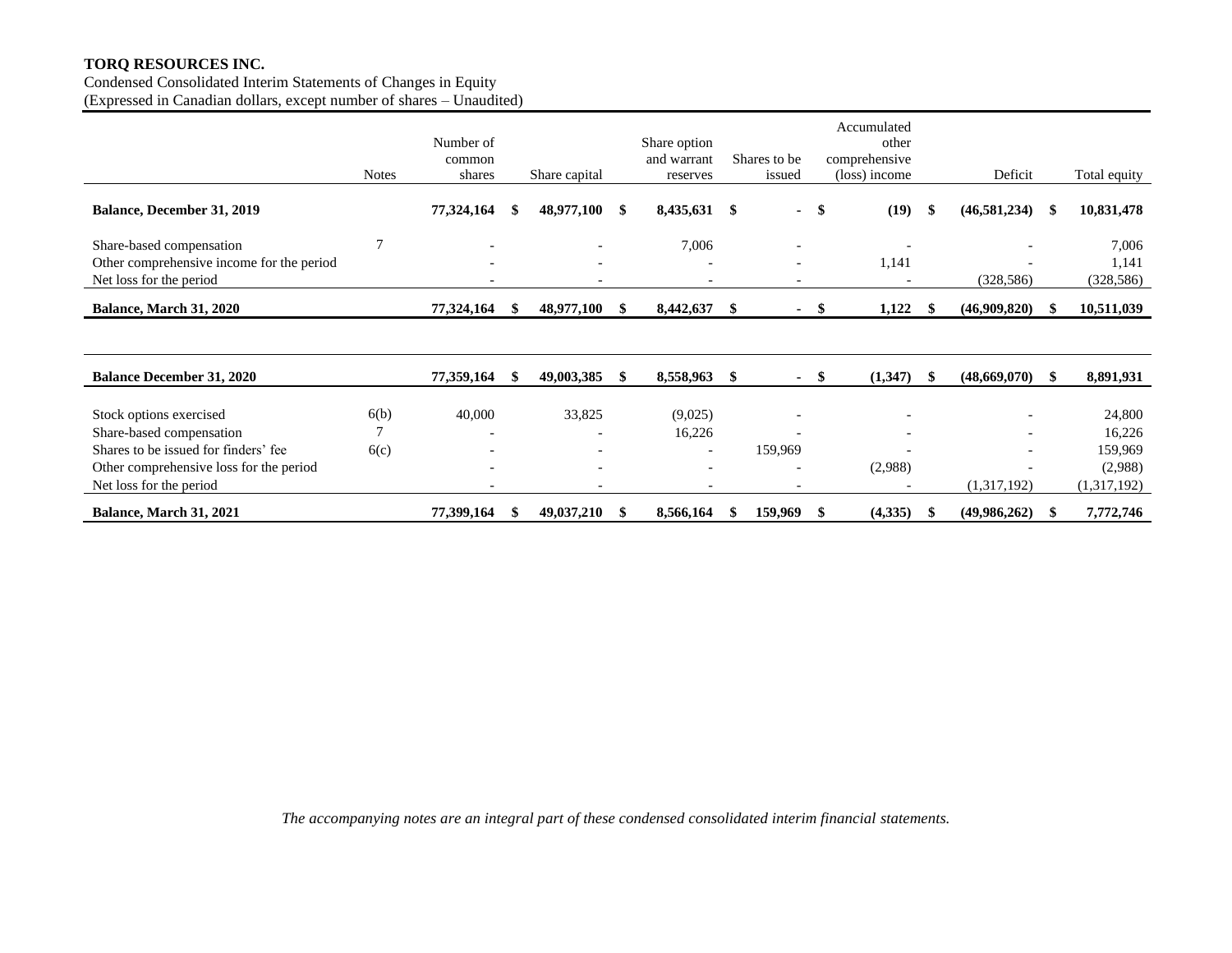### Condensed Consolidated Interim Statements of Cash Flows

(Expressed in Canadian dollars, except number of shares – Unaudited)

|                                                        | Three months ended March 31, |             |              |            |  |  |
|--------------------------------------------------------|------------------------------|-------------|--------------|------------|--|--|
|                                                        | <b>Notes</b>                 | 2020        |              |            |  |  |
|                                                        |                              |             |              |            |  |  |
| <b>Operating activities</b>                            |                              |             |              |            |  |  |
| Net loss for the period                                | \$                           | (1,317,192) | $\mathbb{S}$ | (328, 586) |  |  |
| Non-cash transactions:                                 |                              |             |              |            |  |  |
| Share-based compensation                               | 7                            | 16,226      |              | 7,006      |  |  |
| Unrealized foreign exchange loss (gain)                |                              | 8,728       |              | (176, 312) |  |  |
| Interest income                                        |                              | (11,356)    |              | (46, 856)  |  |  |
| Changes in non-cash working capital:                   |                              |             |              |            |  |  |
| Accounts receivable and other                          |                              | 610         |              | (13,223)   |  |  |
| Prepaid expenses and deposits                          |                              | (45, 125)   |              | (123, 272) |  |  |
| Accounts payable and accrued liabilities               |                              | 97,961      |              | 5,333      |  |  |
| Cash used in operating activities                      |                              | (1,250,148) |              | (675,910)  |  |  |
| <b>Investing activities</b>                            |                              |             |              |            |  |  |
| Option payment on mineral properties                   |                              | (63,065)    |              |            |  |  |
| Transaction costs on acquisition of mineral properties |                              | (28, 493)   |              |            |  |  |
| Equipment                                              |                              | (112,779)   |              |            |  |  |
| Interest received                                      |                              | 11,356      |              | 46,856     |  |  |
| Cash (used in) provided by investing activities        |                              | (192,981)   |              | 46,856     |  |  |
|                                                        |                              |             |              |            |  |  |
| <b>Financing activities</b>                            |                              |             |              |            |  |  |
| Proceeds from the exercise of share options            | 6(b)                         | 24,800      |              |            |  |  |
| Cash provided by financing activities                  |                              | 24,800      |              |            |  |  |
| Effect of foreign exchange rates on changes on cash    |                              | (11,716)    |              | 177,522    |  |  |
| Decrease in cash                                       |                              | (1,430,045) |              | (451, 532) |  |  |
| Cash, beginning of period                              |                              | 8,748,073   |              | 10,838,021 |  |  |
|                                                        |                              |             |              |            |  |  |
| Cash, end of period                                    | \$                           | 7,318,028   | \$           | 10,386,489 |  |  |

*The accompanying notes are an integral part of these condensed consolidated interim financial statements.*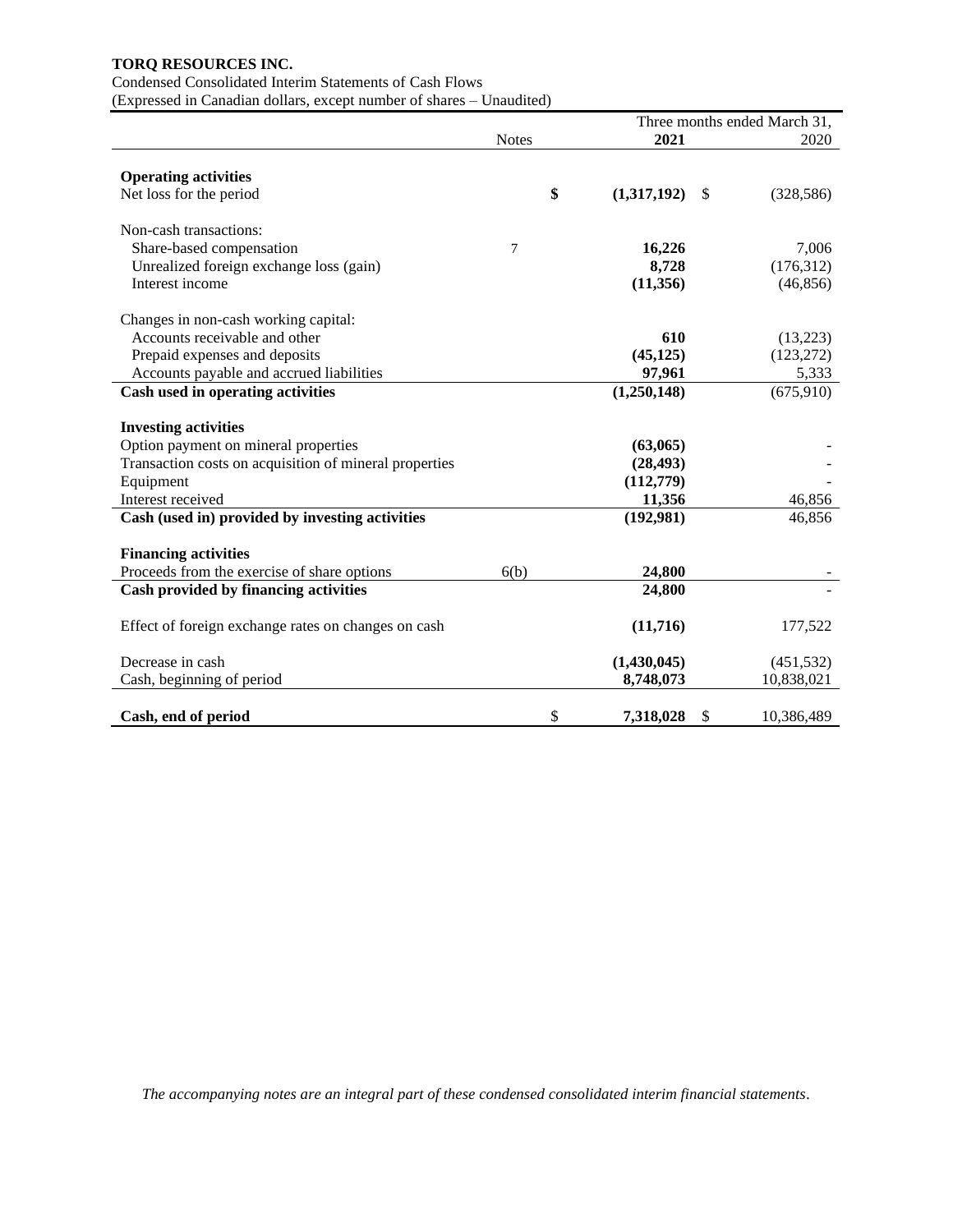# **NOTE 1 – NATURE OF OPERATIONS**

Torq Resources Inc. (the "Company" or "Torq") is incorporated under the Business Corporations Act (British Columbia) and is listed on the TSX Venture Exchange (the "Exchange") as a Tier 2 mining issuer. The Company's shares trade under the symbol TORQ.V in Canada and on the OTCQX under the US symbol TRBMF. The head office and principal address of Torq is located at 1199 West Hastings Street, Suite 600, Vancouver, British Columbia, Canada, V6E 3T5.

The Company is principally engaged in the acquisition and exploration of mineral property interests with focus in Chile.

#### *Ongoing response to COVID-19*

The Company continues to actively investigate projects through desktop reviews and continues site visits where appropriate generating several high-potential opportunities to create value for shareholders. The Company is monitoring the COVID-19 situation closely as restrictions are eased travel is being utilized where appropriate to support the evaluation activities in the pursuit of new assets.

## **NOTE 2 – BASIS OF PRESENTATION**

#### (a) Statement of compliance

These condensed consolidated interim financial statements have been prepared in accordance with International Accounting Standard ("IAS") 34, "Interim Financial Reporting" using accounting policies consistent with International Financial Reporting Standards ("IFRS") as issued by the International Accounting Standards Board ("IASB") and interpretations issued by the IFRS Interpretations Committee ("IFRIC"). The accounting policies followed in these condensed consolidated interim financial statements are the same as those applied in Note 3 of the Company's most recent audited consolidated financial statements for the years ended December 31, 2020 and 2019, except for a new accounting policy for equipment.

Equipment is stated at cost less accumulated amortization and impairment losses. Amortization is calculated using the straight-line method over the estimated useful lives as follows:

Vehicles 5 years 5 years

These condensed interim financial statements (the "financial statements") should be read in conjunction with the Company's audited consolidated financial statements for the years ended December 31, 2020 and 2019.

These financial statements were approved and authorized for issue by the Board of Directors of the Company on May 27, 2021.

(b) Basis of presentation and consolidation

These financial statements have been prepared on a historical cost basis.

The Company's functional currency is the Canadian dollar, which is also the Company's presentation currency. These financial statements are presented in Canadian dollars, unless otherwise noted. Amounts denominated in United States dollars ("USD") are denoted as US\$.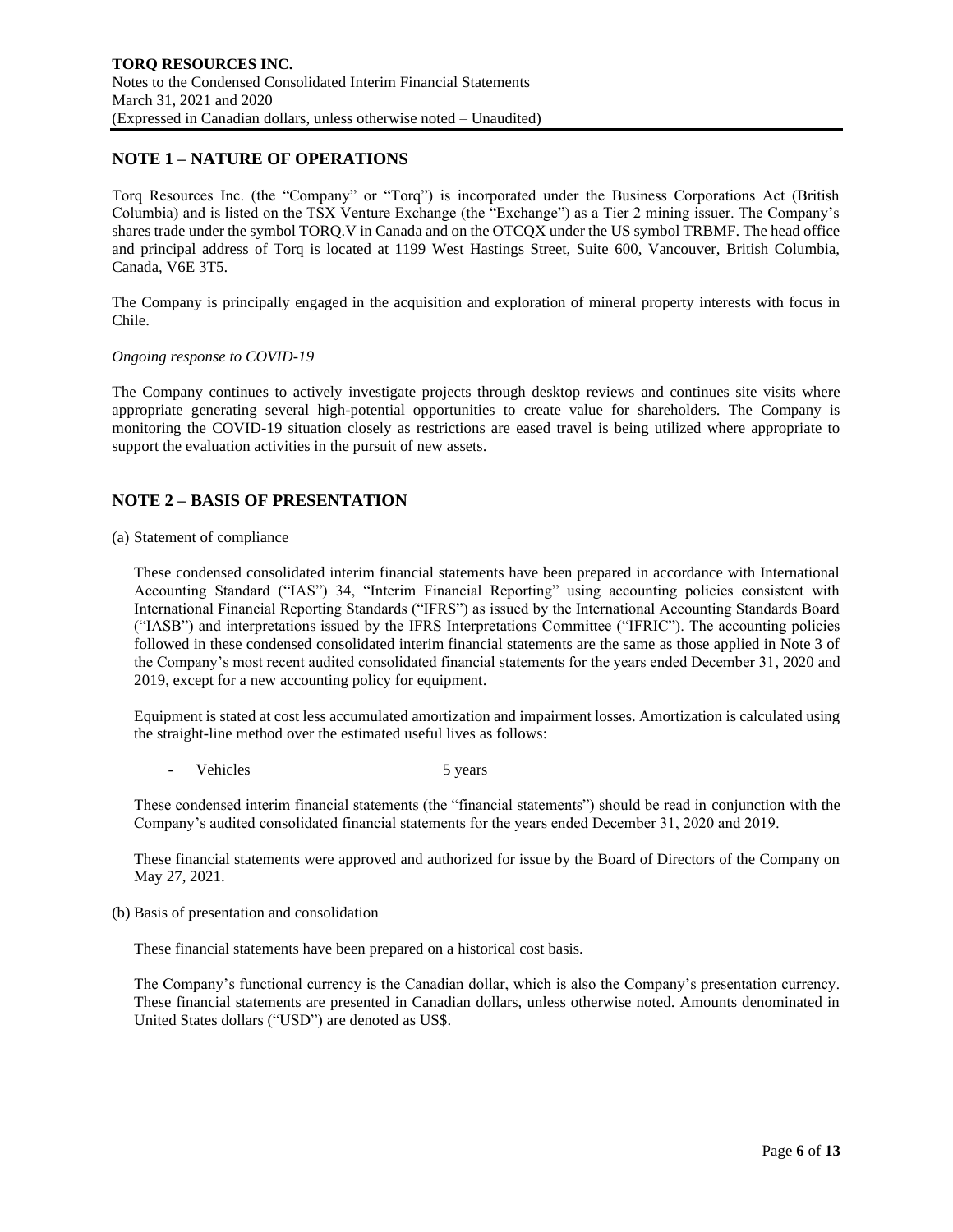The financial statements include the financial statements of the Company and its subsidiaries as follows:

|                                           | <b>Place of</b> | <b>Functional</b> | <b>Beneficial</b> |
|-------------------------------------------|-----------------|-------------------|-------------------|
| <b>Subsidiary</b>                         | incorporation   | currency          | interest          |
| Stratton Resources (Canada) Inc.          | B.C., Canada    | <b>CAD</b>        | 100%              |
| Torq Resources Holdings Inc.              | B.C., Canada    | <b>CAD</b>        | 100%              |
| Torq USA Inc.                             | Nevada, USA     | USD               | 100%              |
| Candelaria Minerals S.A.C. ("Candelaria") | Peru            | USD               | 100%              |
| Torq Resources Chile SpA                  | Chile           | <b>USD</b>        | 100%              |
| Minera Margarita SpA                      | Chile           | USD               | 100%              |

Subsidiaries are fully consolidated from the date on which control is transferred to the Company. They are deconsolidated from the date that control ceases. Control exists when the Company has power over an investee, exposure or rights to variable returns from involvement with the investee and the ability to use its power over the investee to affect the Company's returns.

Subsequent to the period end, the Company established a new subsidiary, Minera Andrea SpA in Chile, which is owned 100%. Refer to Note 11 for details of the Andrea option acquisition.

Intercompany balances and transactions have been eliminated on consolidation.

### (c) Significant accounting judgements and estimates

The preparation of consolidated financial statements in conformity with IFRS requires management to select accounting policies and make estimates and judgments that may have a significant impact on the consolidated financial statements. Estimates are continuously evaluated and are based on management's experience and expectations of future events that are believed to be reasonable under the circumstances. Actual outcomes may differ from these estimates

The Company's critical accounting judgements and estimates are presented in Note 2 of the audited annual consolidated financial statements for the years ended December 31, 2020 and 2019 and have been consistently applied in the preparation of these financial statements. New estimates and judgments for the amortization of property and equipment will be based on the straight-line method over the estimated useful lives of 5 years.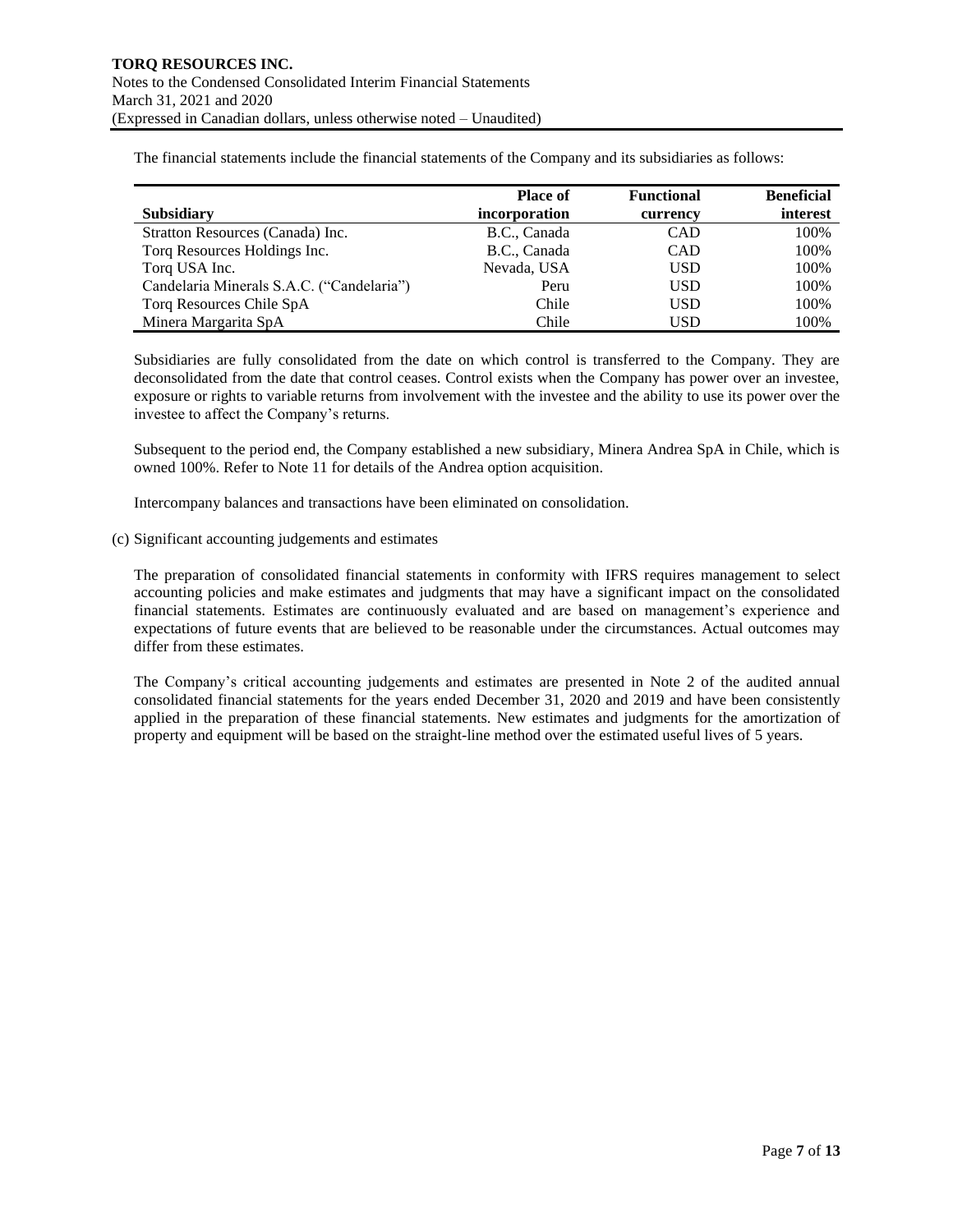# **NOTE 3 – MINERAL PROPERTY INTERESTS**

On March 8, 2021, the Company announced it had acquired the option to earn a 100% in interest in the Margarita iron-oxide-copper-gold ("IOCG") project located in Chile, 65 kilometres ("km") north of the city of Copiapo. The Company acquired the rights that constitute the Margarita project through two option agreements: the Margarita claims and the La Cototuda claims.

Under the option agreement the Company can acquire 100% interest in the Margarita claims by making cash payments totalling US\$6,200,000 over 66 months. The Company is required to incur work expenditures totalling US\$3,050,000 within 30 months of signing the definitive agreement:

|                                                  |               |     | Work expenditures |
|--------------------------------------------------|---------------|-----|-------------------|
|                                                  | Cash payments |     | requirement       |
|                                                  | (US\$)        |     | (US\$)            |
| Period from signing of the definitive agreement: |               |     |                   |
| Within 60 days (paid subsequent to period end)   | \$<br>50,000  | -S  |                   |
| Within 6 months                                  | 50,000        |     | 400,000           |
| Within 18 months                                 | 100,000       |     | 1,150,000         |
| Within 30 months                                 | 300,000       |     | 1,500,000         |
| Within 42 months                                 | 1,200,000     |     |                   |
| Within 54 months                                 | 2,000,000     |     |                   |
| Within 66 months                                 | 2,500,000     |     |                   |
|                                                  | 6,200,000     | -SS | 3,050,000         |

The claims are subject to a net smelter return ("NSR") royalty of 1.0% with 50% (being 0.5%) buyable for US\$2,000,000.

Under the La Cototuda option agreement, the Company can acquire 100% interest in the La Cototuda claims by making cash payments totalling US\$900,000 over 36 months as follows:

|                                                  |   | Cash payments<br>(US\$) |
|--------------------------------------------------|---|-------------------------|
| Period from signing of the definitive agreement: |   |                         |
| Upon signing (paid \$63,065 (US\$50,000))        | S | 50,000                  |
| Within 12 months                                 |   | 250,000                 |
| Within 24 months                                 |   | 250,000                 |
| Within 36 months                                 |   | 350,000                 |
|                                                  |   | 900,000                 |

In relation to the option arrangement of the Margarita project, a finders' fee of 466,667 shares (the "Finders Fees Shares") was agreed upon requiring the issuance of 466,667 shares of the Company over two years of which 81,250 shares were issued on April 7, 2021 subsequent to period end (see Note 11), 141,667 shares are to be issued on March 31, 2022, and 243,750 shares are to be issued on March 31, 2023. These shares have been recognized at their fair value within equity in the three months ended March 31, 2021.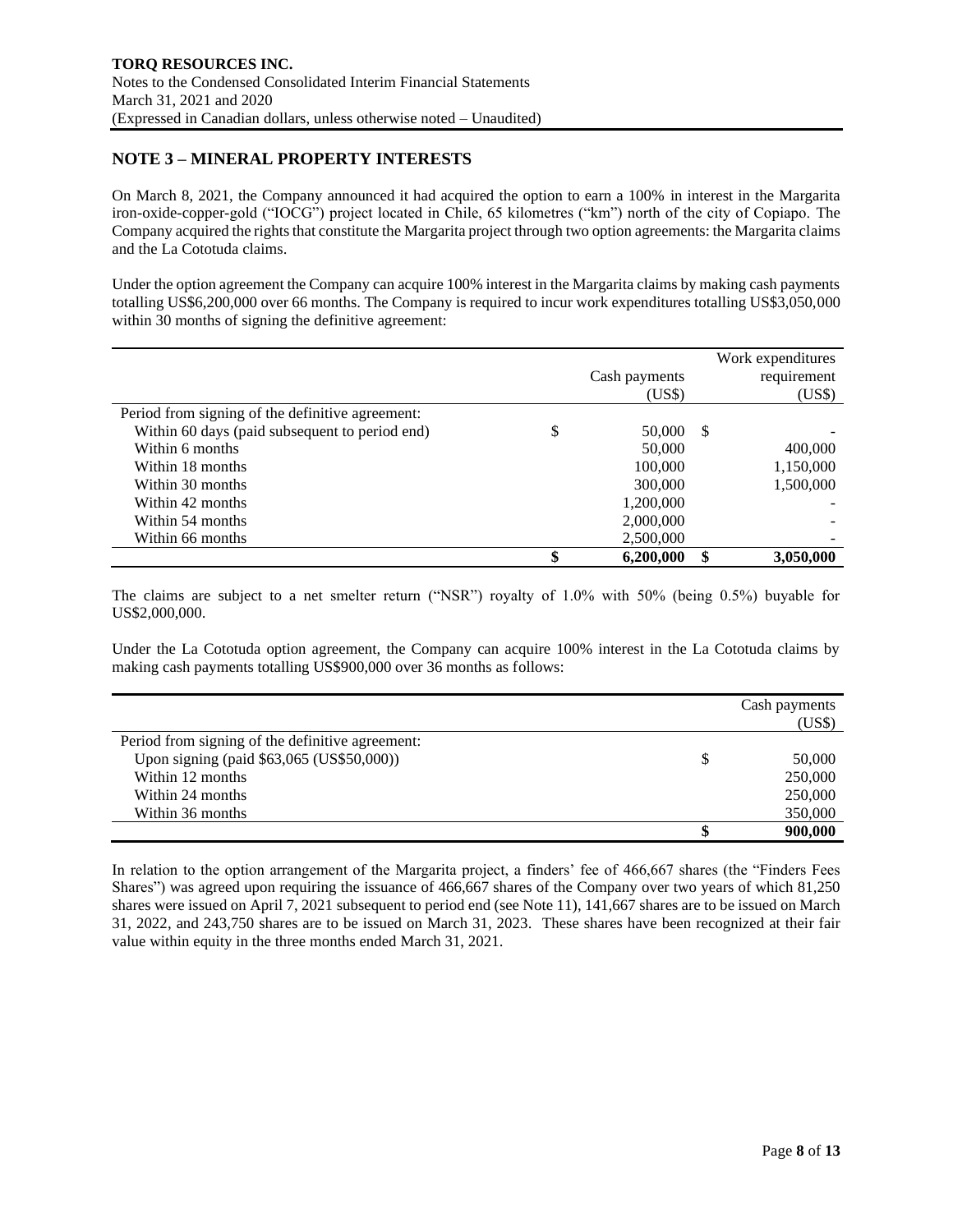# **NOTE 4 – EXPLORATION AND EVALUATION COSTS**

A summary of exploration and evaluation expenses during the three months ended March 31, 2021, and 2020 are as follows:

|                                              | Three months ended March 31, |   |      |
|----------------------------------------------|------------------------------|---|------|
|                                              | 2021                         |   | 2020 |
| Concession holding costs                     | 10,123                       |   |      |
| Equipment, vehicles, rent and field supplies | 1,226                        |   |      |
| Geological consulting, salaries and wages    | 91,677                       |   |      |
| Project support costs                        | 12,239                       |   |      |
| Travel, meals and accommodation              | 4,659                        |   |      |
|                                              | 119.924                      | S |      |

# **NOTE 5 – PROJECT INVESTIGATION COSTS**

|                                              |               | Three months ended March 31, |         |  |  |  |
|----------------------------------------------|---------------|------------------------------|---------|--|--|--|
|                                              | 2021          |                              | 2020    |  |  |  |
| Assays                                       | \$            | S                            | 25,587  |  |  |  |
| Equipment, vehicles, rent and field supplies |               |                              | 19,659  |  |  |  |
| Geological consulting, salaries and wages    | 110,309       |                              | 129,945 |  |  |  |
| Project support costs                        | 2,049         |                              | 6,376   |  |  |  |
| Share-based compensation                     | 8,200         |                              |         |  |  |  |
| Travel, meals and accommodation              | 428           |                              | 46,641  |  |  |  |
|                                              | \$<br>120,986 | S                            | 228,208 |  |  |  |

# **NOTE 6 – SHARE CAPITAL**

### (a) Authorized

Unlimited common shares without par value.

(b) Common share issuances

During the three months ended March 31, 2021, the Company issued 40,000 common shares pursuant to share options exercised at a weighted average price of \$0.62 for gross proceeds of \$24,800. The associated fair value of \$9,025 was reclassified from share option and warrant reserves transferred to share capital.

### (c) Shares to be issued

In relation to the execution of the Margarita Option Agreement, the Company is committed to issuing 466,667 Finders Fee Shares to finders in three tranches over the next two years (see Note 3). These shares have been recorded in equity and will be reclassified to share capital as the shares are issued by the Company.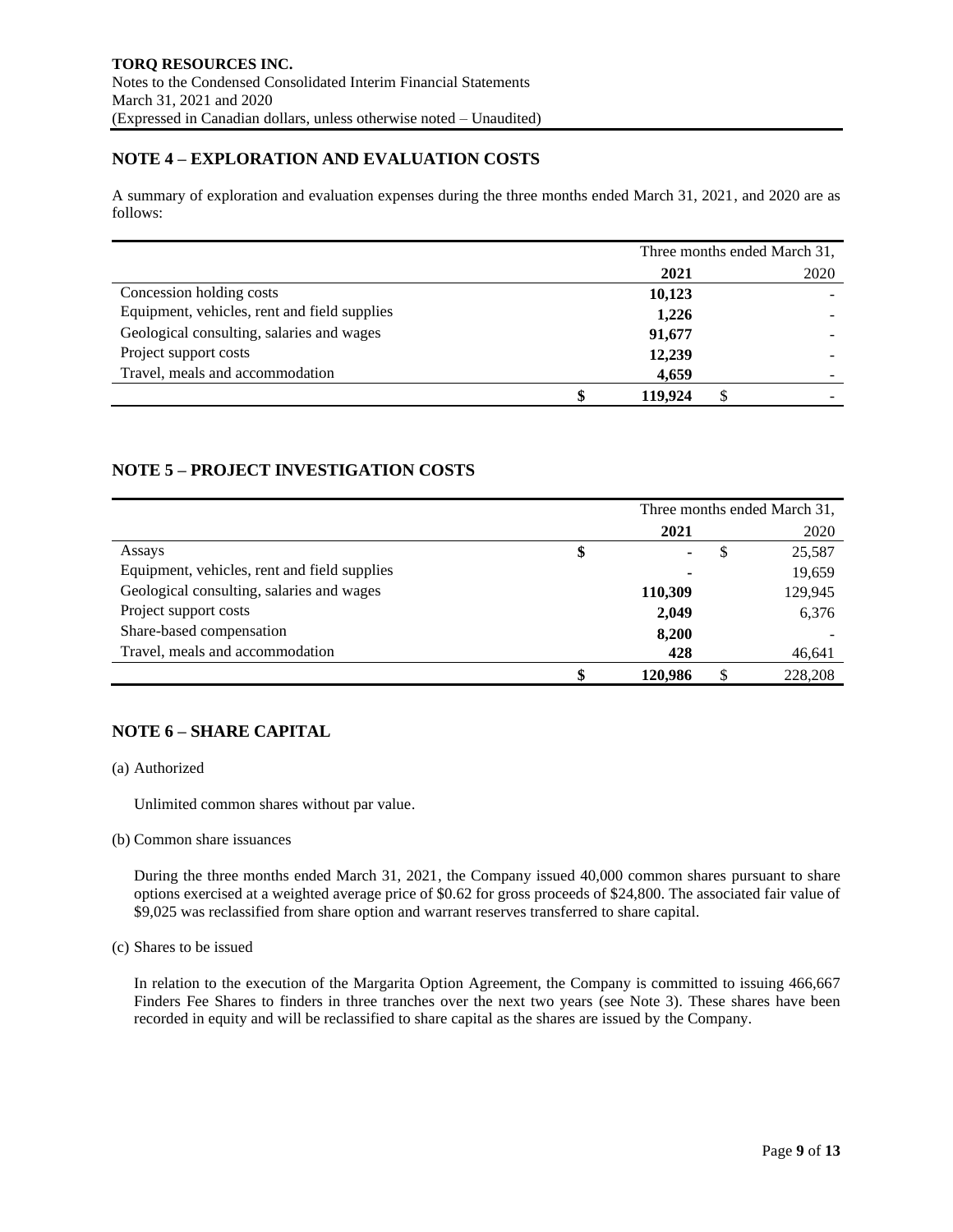# **NOTE 7 – SHARE OPTION AND WARRANT RESERVES**

The Company maintains a rolling share-based option plan providing for the issuance of share options up to 10% of the Company's issued and outstanding common shares. The Company may grant from time-to-time share options to its directors, officers, employees and other service providers. The share options typically vest 25% on the date of the grant and 12.5% every three months thereafter for a total vesting period of 18 months.

The continuity of share options issued and outstanding is as follows:

|                                | Number of share |   | Weighted average |
|--------------------------------|-----------------|---|------------------|
|                                | options         |   | exercise price   |
| Outstanding, December 31, 2019 | 6,370,000       | S | 0.82             |
| Granted                        | 550,000         |   | 0.60             |
| Exercised                      | (35,000)        |   | 0.50             |
| Expired                        | (30,000)        |   | 0.85             |
| Forfeited                      | (8,125)         |   | 0.62             |
| Outstanding, December 31, 2020 | 6,846,875       |   | 0.81             |
| Exercised                      | (40,000)        |   | 0.62             |
| Expired                        | (516, 875)      |   | 0.85             |
| Outstanding, March 31, 2021    | 6,290,000       |   | 0.81             |

As at March 31, 2021, the number of share options outstanding and exercisable was:

|              |           |               | Outstanding |              |           | Exercisable |              |
|--------------|-----------|---------------|-------------|--------------|-----------|-------------|--------------|
|              | Number of |               |             | Remaining    | Number of |             | Remaining    |
|              | share     |               | Exercise    | contractual  | share     | Exercise    | contractual  |
| Expiry date  | options   |               | price       | life (years) | options   | price       | life (years) |
| Aug 30, 2022 | 5,330,000 | <sup>\$</sup> | 0.85        | 1.42         | 5,330,000 | \$<br>0.85  | 1.42         |
| Sep 21, 2023 | 160,000   |               | 0.50        | 2.48         | 160,000   | 0.50        | 2.48         |
| Apr 1, 2024  | 250,000   |               | 0.50        | 3.01         | 250,000   | 0.50        | 3.01         |
| May 25, 2025 | 400,000   |               | 0.58        | 4.15         | 250,000   | 0.58        | 4.15         |
| Jun 25, 2025 | 150,000   |               | 0.66        | 4.24         | 93.750    | 0.66        | 4.24         |
|              | 6,290,000 | \$            | 0.81        | 1.75         | 6.083.750 | \$<br>0.81  | 1.67         |

The Company uses the fair value method of accounting for all share-based payments to directors, officers, employees and others providing similar services. During the three months ended March 31, 2021, and 2020, the Company recognized share-based compensation expense in net loss for the period as follows:

|                                             | Three months ended March 31, |        |  |       |  |
|---------------------------------------------|------------------------------|--------|--|-------|--|
|                                             |                              | 2021   |  | 2020  |  |
| Included in:                                |                              |        |  |       |  |
| Fees, salaries, and other employee benefits | \$                           | 8.026  |  | 7,006 |  |
| Project investigation costs                 |                              | 8.200  |  |       |  |
|                                             |                              | 16.226 |  | ,006  |  |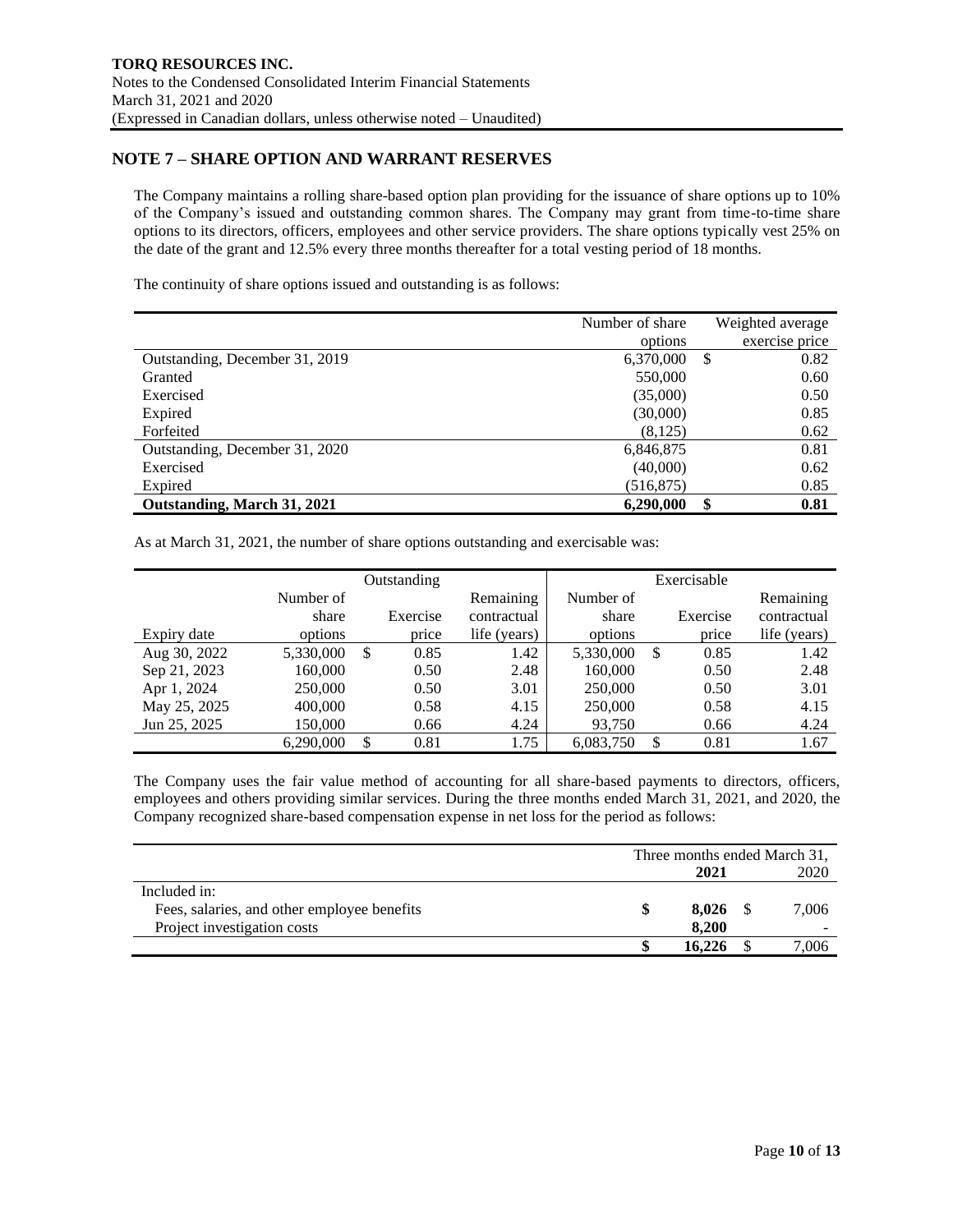# **NOTE 8 – RELATED PARTY TRANSACTIONS**

All transactions with related parties have occurred in the normal course of operations. All amounts payable and receivable are unsecured, non-interest bearing and have no specific terms of settlement, unless otherwise noted.

|                                                            | Three months ended March 31, |  |         |
|------------------------------------------------------------|------------------------------|--|---------|
|                                                            | 2021                         |  | 2020    |
| Universal Mineral Services Ltd. ("UMS")                    |                              |  |         |
| Included in the statements of loss and comprehensive loss: |                              |  |         |
| Fees, salaries and other employee benefits                 | \$<br>42,345                 |  | 46,527  |
| Investor relations and marketing                           | 9.038                        |  | 11,593  |
| Office, rent and administration                            | 43,421                       |  | 44,103  |
| Project investigation costs                                | 24,456                       |  | 126,157 |
| Regulatory, transfer agent and shareholder information     | 42                           |  |         |
|                                                            | 119.302                      |  | 228,380 |

UMS is a private company with two directors and two officers in common with the Company. UMS provides geological, financial and transactional advisory services as well as administrative services to the Company on an ongoing, cost recovery basis. Having these services available through UMS on an as needed basis, allows the Company to maintain a more efficient and cost-effective corporate overhead structure by hiring fewer full-time employees and engaging outside professional advisory firms less frequently. The agreement has an indefinite term and can be terminated by either party upon providing due notice.

As at March 31, 2021, the Company's accounts payable and accrued liabilities include an amount owing to UMS of \$71,380 (December 31, 2020 - \$121,576). In addition, the Company has \$150,000 on deposit with UMS, recognized within prepaid expenses and deposits as at March 31, 2021 (December 31, 2020 - \$150,000).

### Key management compensation

In addition to the transactions disclosed above the Company provided the following compensation to key management members, being its five executives and four non-executive directors:

|                                                 | Three months ended March 31, |         |  |         |
|-------------------------------------------------|------------------------------|---------|--|---------|
|                                                 |                              | 2021    |  | 2020    |
| Salaries and other employee benefits            |                              | 200,463 |  | 102,213 |
| Directors' fees paid to non-executive directors |                              | 17,813  |  | 7,802   |
| Share-based compensation                        |                              | 13.492  |  | 4.435   |
|                                                 |                              | 231,768 |  | 114.450 |

### **NOTE 9 – FINANCIAL INSTRUMENTS**

Financial instruments are evaluated under a fair value hierarchy that reflects the significance of inputs in making fair value measurements as follows:

- Level 1 Quoted price in active markets for identical assets or liabilities.
- Level 2 Inputs other than quoted priced included in Level 1 that are observable for the asset or liability, either directly (market prices) or indirectly (derived from market prices).
- Level 3 Inputs for the asset or liability are not based upon observable market data.

As at March 31, 2021, the Company's financial instruments consist of cash, amounts receivable, accounts payable and accrued liabilities. The fair values of these assets and liabilities approximate their carrying values due to their shortterm maturity.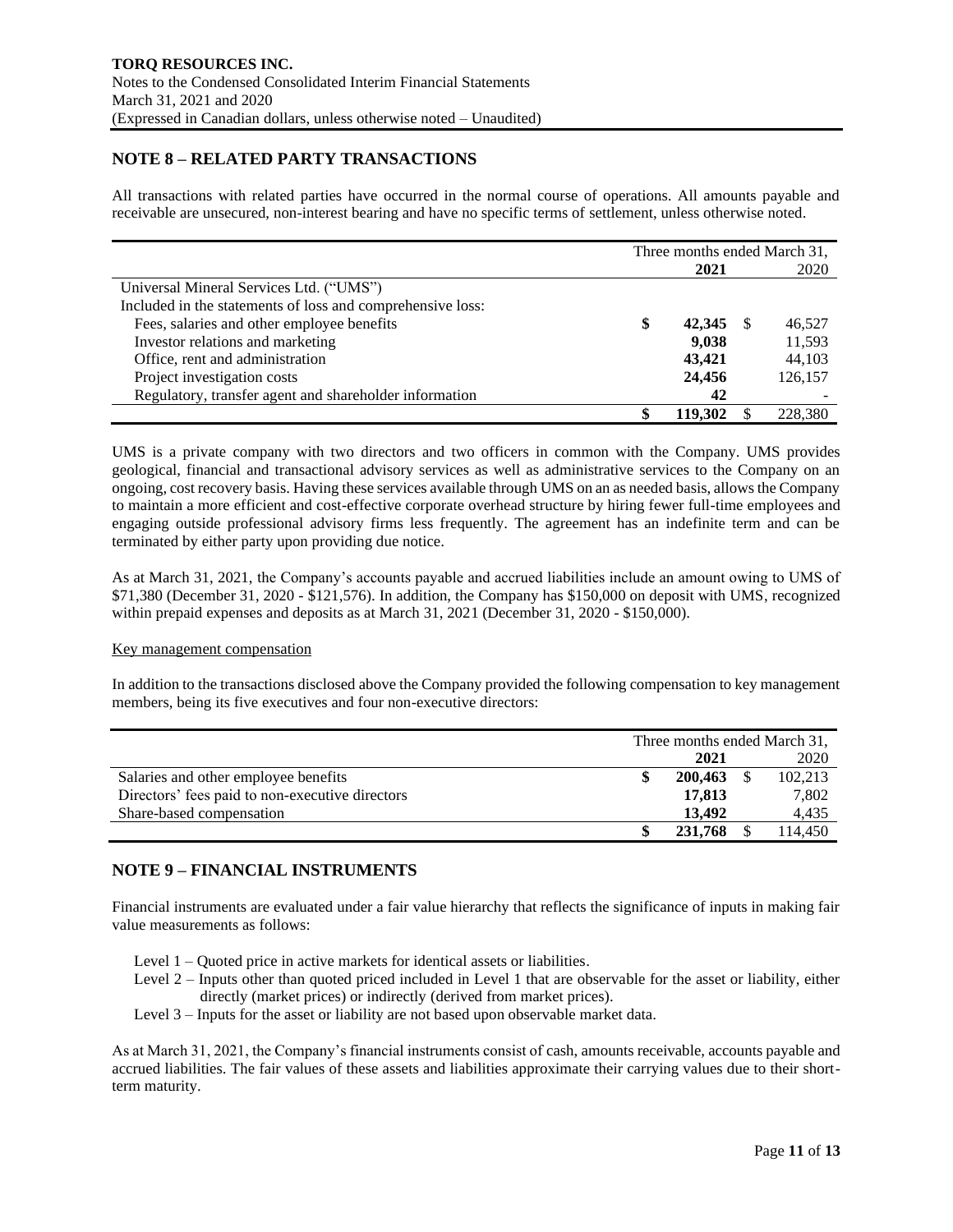The Company's financial instruments are exposed to credit risk, liquidity risk and market risks, which include foreign currency risk and interest rate risk. As at March 31, 2021, the primary risks were as follows:

(a) Liquidity risk

This is the risk that the Company will encounter difficulty in meeting obligations associated with financial liabilities that are settled by delivering cash or another financial asset. As at March 31, 2021, the Company has a working capital of \$7,279,069 (December 31, 2020 - \$8,891,931). The Company held cash of \$7,318,028 at March 31, 2021 (December 31, 2020 - \$8,748,073), which is entirely unrestricted.

(b) Market risk

This is the risk that the fair value of future cash flows of a financial instrument will fluctuate because of changes in market prices. The significant market risk to which the Company is exposed is:

#### Foreign currency risk

The Company is exposed to currency risk by having balances and transactions in currencies that are different from its functional currency. As at March 31, 2021 and December 31, 2020, the Company's foreign currency exposure related to its financial assets and liabilities held in USD and CLP is as follows:

|                                          | <b>March 31, 2021</b> | December 31, 2020 |
|------------------------------------------|-----------------------|-------------------|
| Cash                                     | 464.190               | 1.529.926         |
| Accounts payable and accrued liabilities | 56.098                | $\sim$            |
|                                          | 520,288               | .529,926          |

A 10% increase or decrease in the USD and CLP exchange rates would not result in a material impact to the Company's comprehensive loss for the three months ended March 31, 2021.

## **NOTE 10 – SEGMENTED INFORMATION**

The Company operates as one operating segment, being the acquisition and exploration of mineral resource properties. As at March 31, 2021, the Company's main project was located in Chile (December 31, 2020, no active projects).

### **NOTE 11 – SUBSEQUENT EVENTS**

On April 7, 2021, the Company announced the grant of 420,000 incentive share options to officers of the Company. The options are exercisable at \$0.77 and expire five years from the date of grant.

On April 7, 2021, the Company issued 81,250 common shares relating to the Finders Fee Shares (see Note 3).